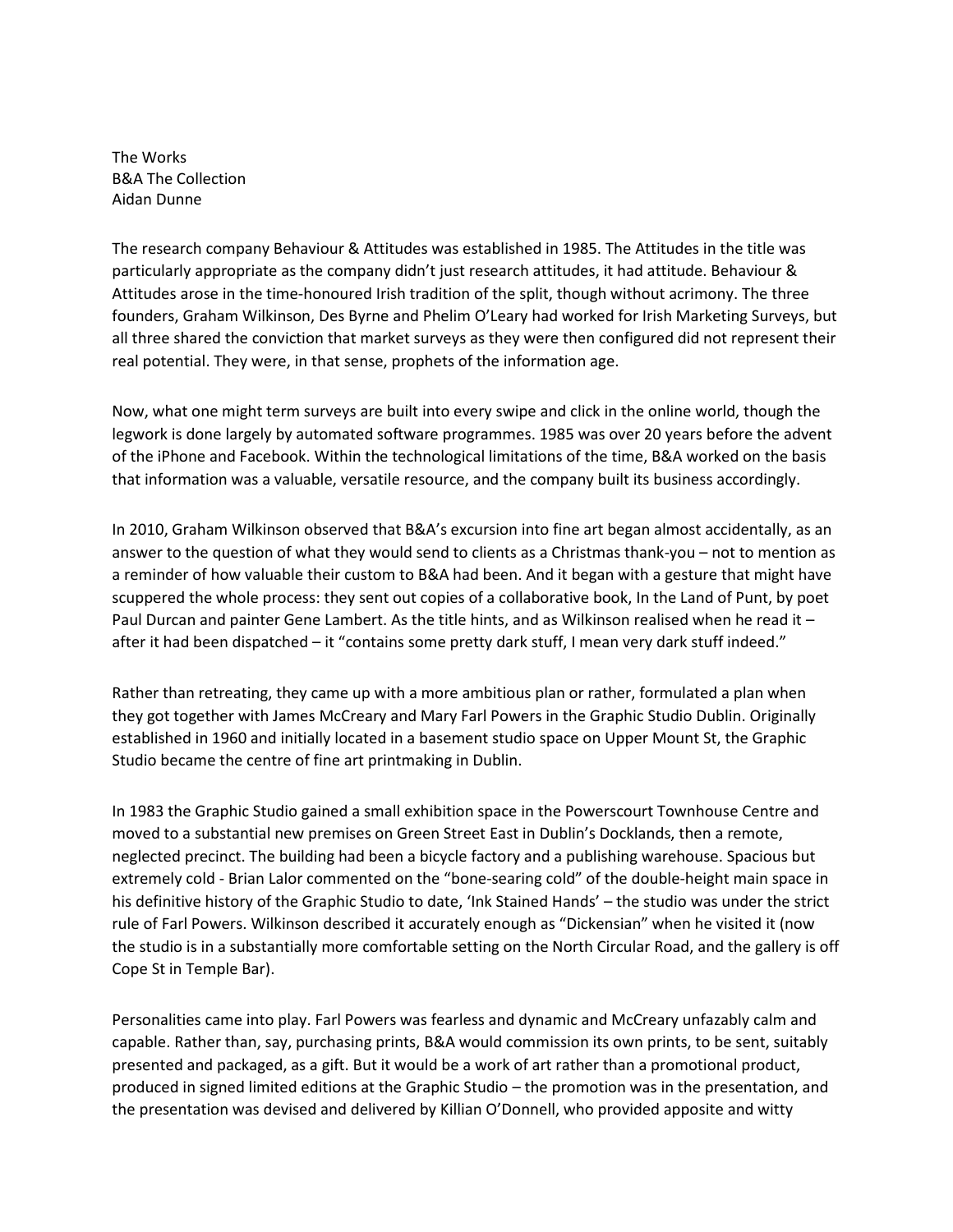commentary, and designer Steve Averill, both of whom managed to set exactly the right tone and were integral to the success of the enterprise. The first commission, in 1989, went to McCreary, a technical perfectionist. He was asked to make three prints. They are dark, intense mezzotint and aquatints. The lure in their titles ('Lure I-III') refers to the fact they are fishing lures, suspended in the depths.

They may have caused consternation to some of the recipients, but generally the reaction was positive and the arrangement was continued. The playful surrealism of Tighe O'Donoghue/Ross featured the following year. In a way, the quirky narrative hints of O'Donoghue/Ross's work were a safe bet, but as if to demonstrate that they were serious about this scheme, B&A's third artist was Richard Gorman, who is an abstract painter through and through, as were the fourth and fifth, Felim Egan and Charles Tyrrell. Apart, one might note, from an emergent gender imbalance, it must have helped that all of these three artists were well established and highly regarded. And they had an established presence in the contemporary art market.

As well as the novelty of receiving a fine art print and O'Donnell and Averill's inspired presentation of the prints, both these factors, the stature of the artists and the financial value attached to their work, must have struck a chord with the recipients. Certainly, Wilkinson reported, the response exceeded their expectations. As an exercise in branding, you could say, it was brilliant. As time went by, people really wanted to be part of the pool of individuals who were on this select list. The pool of available talent, incidentally, was greatly enhanced by the Graphic Studios visiting artists programme, begun in 1980, which invited artists to work with master printmakers in producing new work.

From the artists' point of view, B&A's scheme not only meant a commission, they were also virtually guaranteed a wider, discerning audience. From B&A's point of view, they came across as an organisation with serious aesthetic credentials and a classy image. Still, it was an enlightened and by no means obvious path to pursue. From the Graphic Studio's point of view, they were profitably employing their resources, encouraging their members and associates, enhancing their organisational position and helping to promote fine art printmaking.

What was conceived as a temporary arrangement, that is one lasting five or six years, had developed a momentum of its own by that point. This did not happen by accident. Wilkinson noted that everyone involved approached it in a positive frame of mind. That is, no one was opportunistic and out for a quick profit, for example. Everyone saw the mutual benefits. The law of unintended consequences still applied. B&A had begun, without ever exactly planning it, to build a fine art prints collection.

It was consistent in its variety. In 1994 John Kindness, known for his humorously satirical work across several disciplines, produced a cod-anatomical study of a rubber duck. His duck was followed by two vibrant carborundum prints by William Crozier, well known for his adventurously chromatic landscapes inspired by West Cork, moody, engaging landscape etchings by Stephen Lawlor and strongly characterized studies of a Bull and a goat by sculptor John Behan. Just as the bull is indelibly associated with Behan, Vincent Sheridan (1999) became known for his etchings of crows, works with an allegorical dimension.